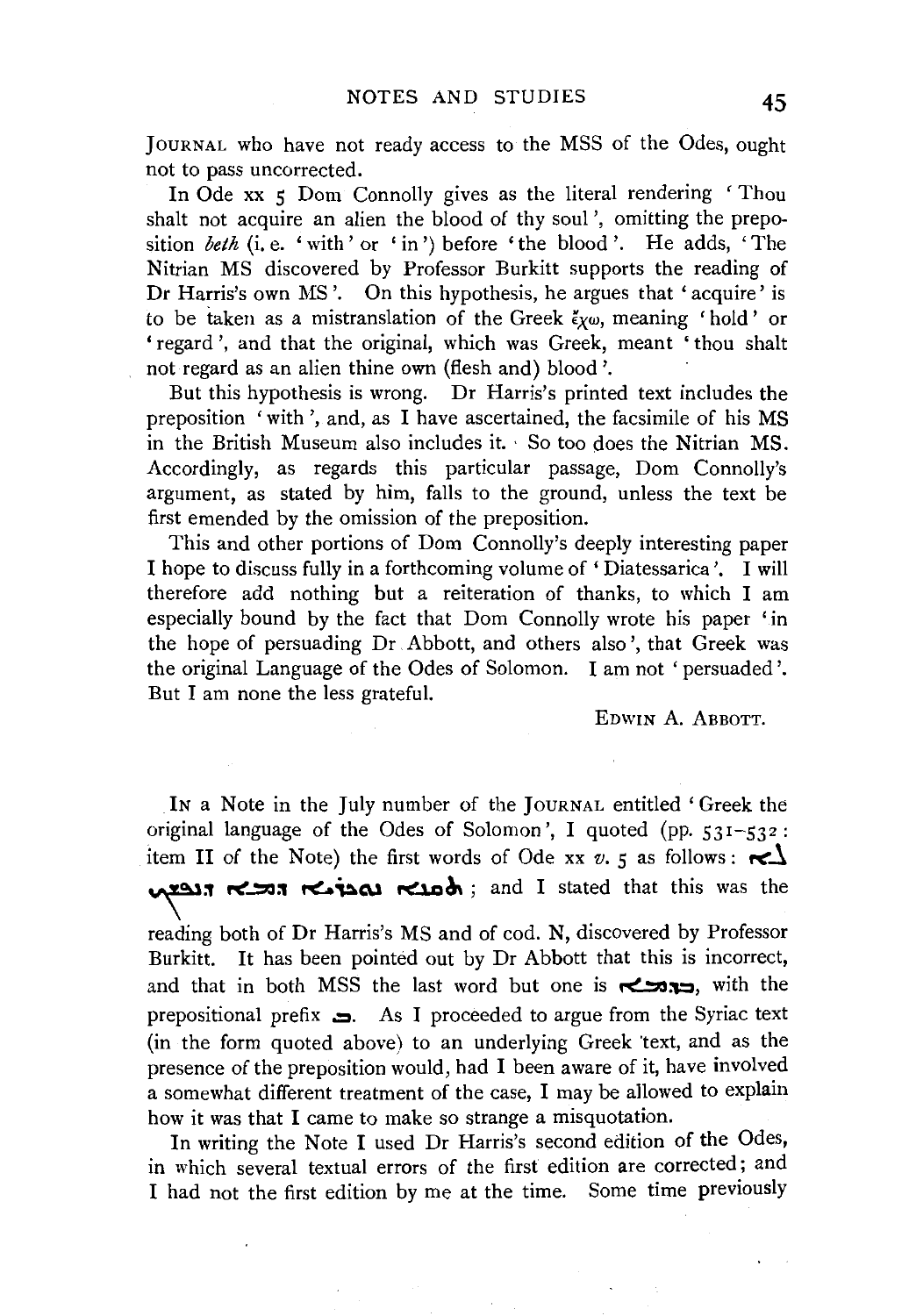I had entered in the margin of my copy of the second edition the variants of cod. N, published by Prof. Burkitt (J. *T. S.* April r 912 ), and later on again I had added the further variants printed by Mr Willey (J. *T. S.* January 1913). Thus when the Note was written I thought I had all the textual evidence before me in my copy of the second edition. Now in this edition Dr Harris has introduced into the Syriac text an emendation of the passage xx 5 by reading  $\sqrt{2}$   $\approx$  .  $\approx$   $\approx$   $\approx$  ; and he records the rejected reading of his MS in

a note thus: 'The MS has **הכאה הנפצ**א, which is clearly corrupt :

but  $\sqrt{221}$  is repeated by an eye-error from the previous line, and the

correction of **rection** to **retions** is obvious and easy.' I need hardly point out that according to the customary, and only possible, method of collating Semitic texts, this note states that the MS has *not* got the prepositional prefix  $\Rightarrow$  before  $\leftrightarrow$  1. That is how I arrived at the belief that Dr Harris's MS omitted the preposition. Even had I remembered that the first edition contains the  $\Rightarrow$ , I should, I think, have concluded that this was now corrected in the second edition.

As regards the reading of cod. N, I failed to notice, in entering the readings of this MS in my copy of the *second* edition, that Prof. Burkitt had collated it with the *first* edition, and that the entry 'N *(sic)'*  referred to the reading with  $\implies$ . Prepossessed, I suppose, with the notion that Dr Harris's *emendation* was here in question, I understood the *'sic'* as emphasizing the fact that N supported the reading of Dr Harris's MS, as recorded in his note above, against his emendation. This was an oversight for which the responsibility is mine.

In making this correction I must also state how far, in my opinion, the argument I based on an imaginary reading is affected by the substitution of the real one. It will now be observed that the reading which Dr Harris declares to be 'clearly corrupt' is the one *with* the preposition ( $\left(\bigstar\right)$ ,  $\left(\star\right)$  not, as I supposed, one without it. In

this view I partly agree with Dr Harris : it is certainly difficult to see what 'thou shalt not acquire an alien *by* (or *with)* the blood of thy soul' can mean. On the other hand I cannot accept Dr Harris's emendation, for these reasons:  $(1)$  because it is based on the supposition that the expression 'blood of thy soul' is incapable of a reasonable explanation ; whereas I have pointed out that it is merely good Syriac for 'thine own blood'; (2) because the correction of **\Z21l** to

~:'1 is in itself by no means an obvious one, and involves the